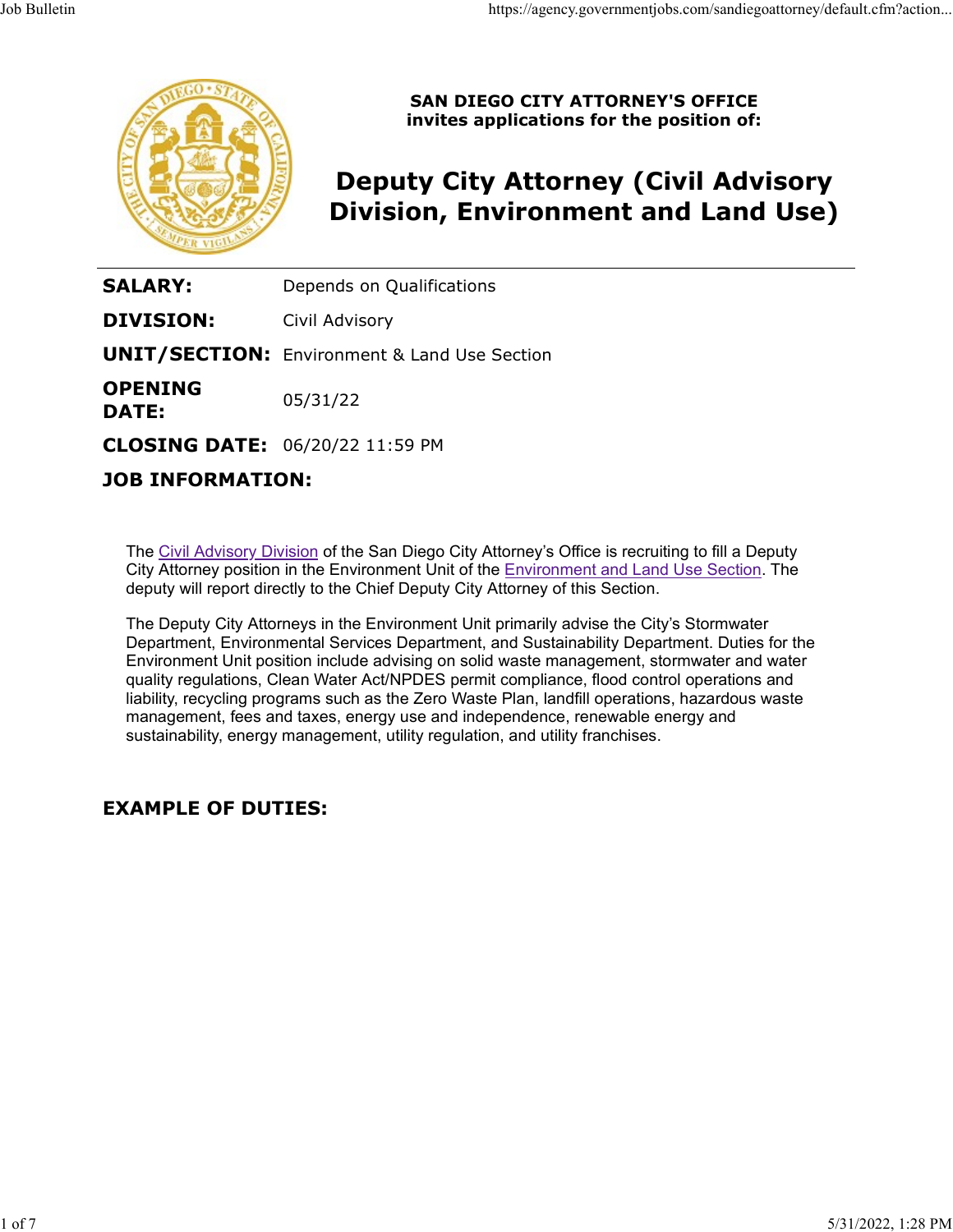Deputies in the Civil Advisory Division routinely:

- Draft contracts, resolutions, and ordinances;
- Review department policies, procedures, and City administrative regulations;
- Conduct legal research, analysis, and negotiations;
- Prepare legal correspondence, memoranda, and opinions;
- Work closely with City staff on programs and specific projects;
- Respond to California Public Records Act requests;
- Work with litigation counsel on certain matters;
- Appear and address legal questions at City Council and Committee meetings, and may appear at board and commission hearings and administrative hearings.

The deputies in the Environment Unit interact with various regulatory agencies, such as the Regional Water Quality Control Board, Air Pollution Control District, Department of Environmental Health, California Public Utilities Commission, and Local Enforcement Agency.

## MINIMUM REQUIREMENTS: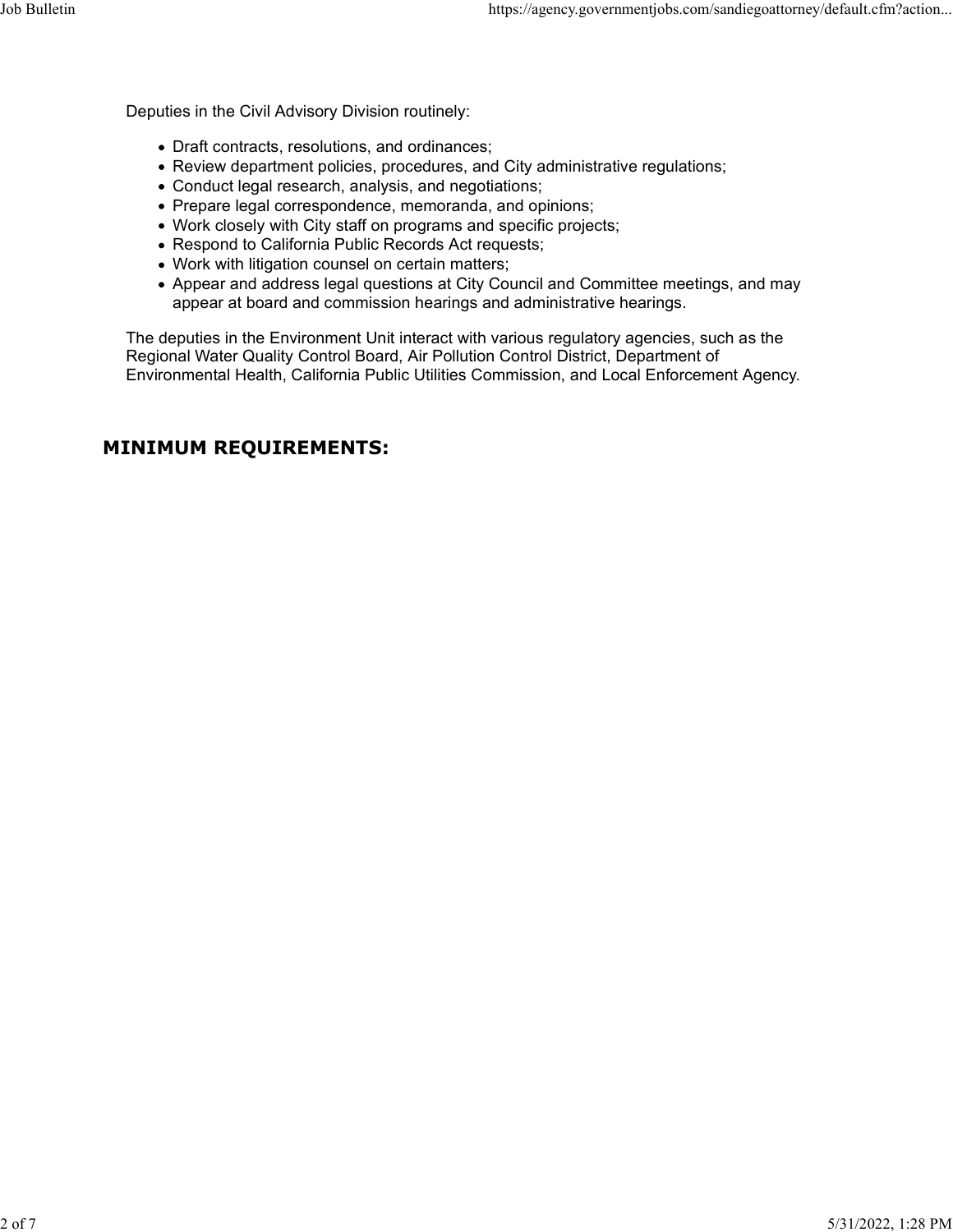#### Applicants are required to:

- Be licensed to practice law and an active member in good standing with the State Bar of California at the time of hire.
- Possess strong analytical, research, writing, and oral presentation skills; be a practical problem-solver and team player; have good time management skills; and demonstrate effective communication and conflict resolution skills.

Ideal candidates will have three or more years of municipal law experience. Experience in regulatory matters is highly desirable.

Attorneys in this position must be able to travel to locations outside the office meetings. Therefore, possession of a valid California Class C driver's license and personal vehicle, or the ability to travel to various locations located through the City in a timely manner, are required.

COVID-19 Vaccination Requirement: All candidates for employment must be fully vaccinated against COVID-19 and provide proof of their full vaccination or have been approved for a medical or religious exemption from the vaccination requirement, and have been provided an accommodation, **before their start date**. "Fully vaccinated" means a person has received, at least 14 days prior, either the second dose in a two-dose COVID-19 vaccine series or a single dose COVID-19 vaccine. Acceptable COVID-19 vaccines must be approved by the U.S. Food and Drug Administration (FDA) or authorized for emergency use by the FDA or the World Health Organization.

**Exemption Requests:** Candidates with a disability or medical condition that makes it medically inadvisable for them to receive a COVID-19 vaccine, as verified by their health care provider, or those with a sincerely held religious belief, observance, or practice that prevents them from receiving a COVID-19 vaccine, may request an exemption from the COVID-19 vaccination requirement and reasonable accommodation. Candidates who wish to make a such a request will be provided with more information. The City will review requests for medical and religious exemption and accommodation on a case-by-case basis in accordance with the Americans with Disabilities Act, Title VII of the Civil Rights Act of 1964, and the California Fair Employment and Housing Act. A candidate's start date may be adjusted to allow for the accommodation process. You may request a medical or religious exemption from the vaccination requirement, and an accommodation, by sending an email to COVID-RA@sandiego.gov indicating your desire to make such a request.

# SUPPLEMENTAL INFORMATION:

#### Compensation and Benefits:

The successful candidate will be eligible for participation in the City's Flexible Benefits Plan that offers several optional benefit plans or a taxable cash option; \$50,000 in City-paid life insurance; paid annual leave accruing at 22 days per year for the 1st through the 15th year of service. For further information, please contact the Risk Management Department at (619) 236-6600. Retirement benefits for this unclassified position depend on the candidate's eligible status (new hire, rehire, etc.).

To learn more about employee benefits, please review the Benefits Summary for DCA **Employees.** Some benefits currently offered to employees may be modified in the future. Salary is based on the Deputy City Attorney salary table and dependent on qualifications and level of relevant legal experience. For further salary information, refer to the **Deputy City Attorney Salary** Table.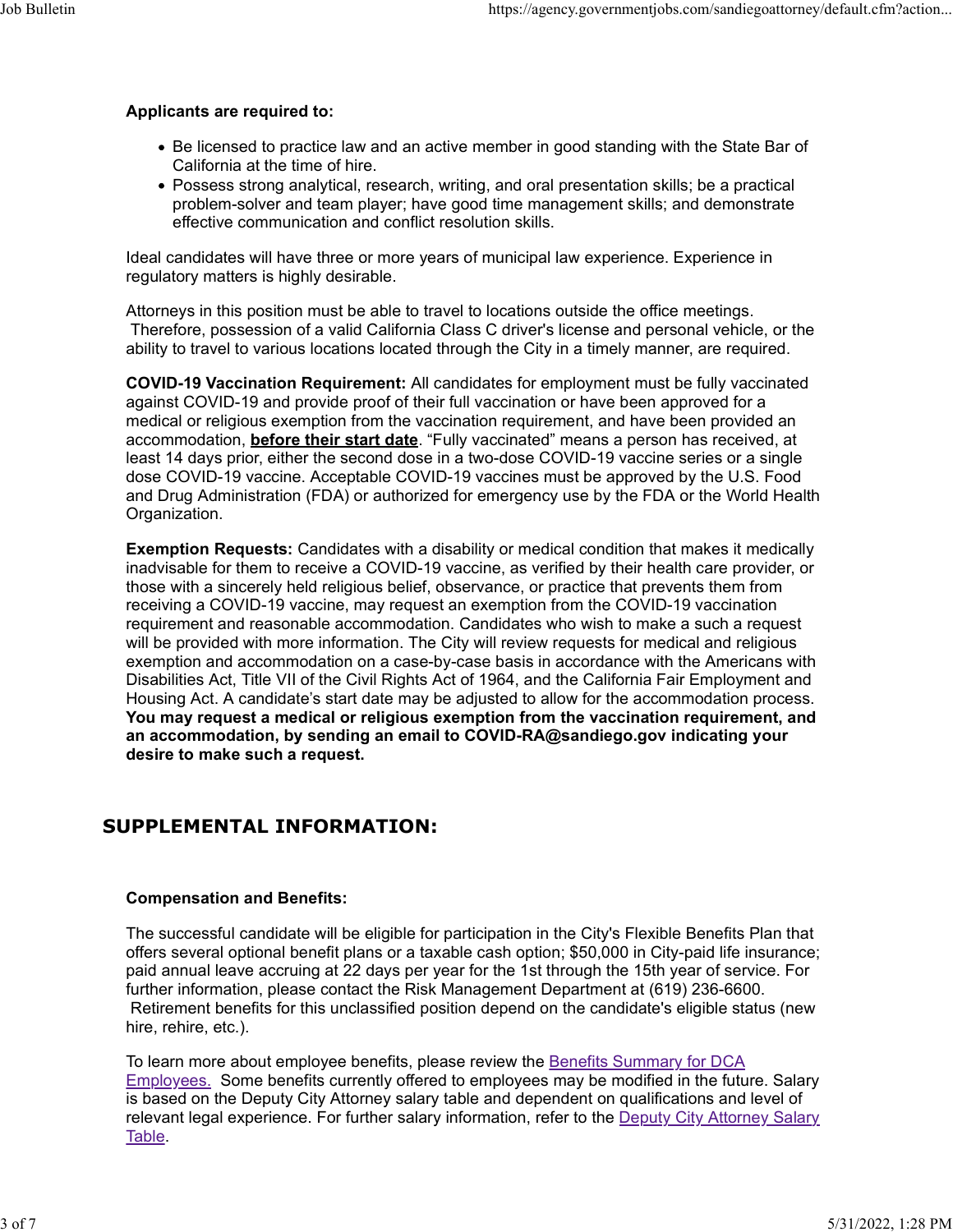#### Pre-Employment Requirements:

Successful applicants must pass a criminal background and reference checks. Employment offers are conditional pending the results of all screening processes that are applicable to this job, which may include but are not limited to the following: Job Bulletin<br>Pre-Employment Requirements:<br>Successful applicants must pass a criminal background and reference checks. Employment

- Reference checks.
- Proof of citizenship or legal right to work in the United States.
- Fingerprint checks: fingerprints will be submitted to the Federal Bureau of Investigation and the California Department of Justice for a conviction record report.
- Medical evaluation: a City medical examination including drug/alcohol screening and documentation of medical history may be conducted following a conditional offer of employment or promotion.
- Certain positions may require additional screening processes that may include a polygraph examination and/or background investigation.

All of these processes must be successfully completed before employment begins. A positive test for alcohol, illegal drugs, including marijuana, or inadequately explained prescription drugs, misrepresentation, falsification, or omission of pertinent facts in any step of the screening/selection process may be cause for disqualification and/or termination of employment. The City of San Diego is committed to a drug and alcohol-free workplace.

#### How to Apply:

The San Diego City Attorney's Office accepts online applications. To apply, select the position title of the job opportunity and click the "Apply" link. If you need assistance, please refer to our online employment application guide:

To be considered for this position, applicants will need to submit the following by the closing date:

- San Diego City Attorney employment application, including supplemental questions.
- Cover letter and resume.
- A writing sample (or excerpt; no more than 5 pages) that demonstrates their legal writing skills and reflects their own original work product.

Following the closing date, resumes will be screened according to the qualifications outlined above. Only the most qualified candidates will be invited to a departmental interview. If a job has an extended deadline, applications will be considered during the extension period; however, a job may be filled before the extended date is reached. This interview process may be used to fill future vacancies.

Individuals must be able to perform the essential duties of the position with or without reasonable accommodations. If you have any questions or concerns related to the recruitment process and the Americans with Disabilities Act, you may contact (619) 533-5811. The City of San Diego has an active Equal Opportunity/ADA Program for employment and vigorously supports diversity in the workplace.

Nothing in this job posting constitutes an expressed or implied contract for employment with the City of San Diego.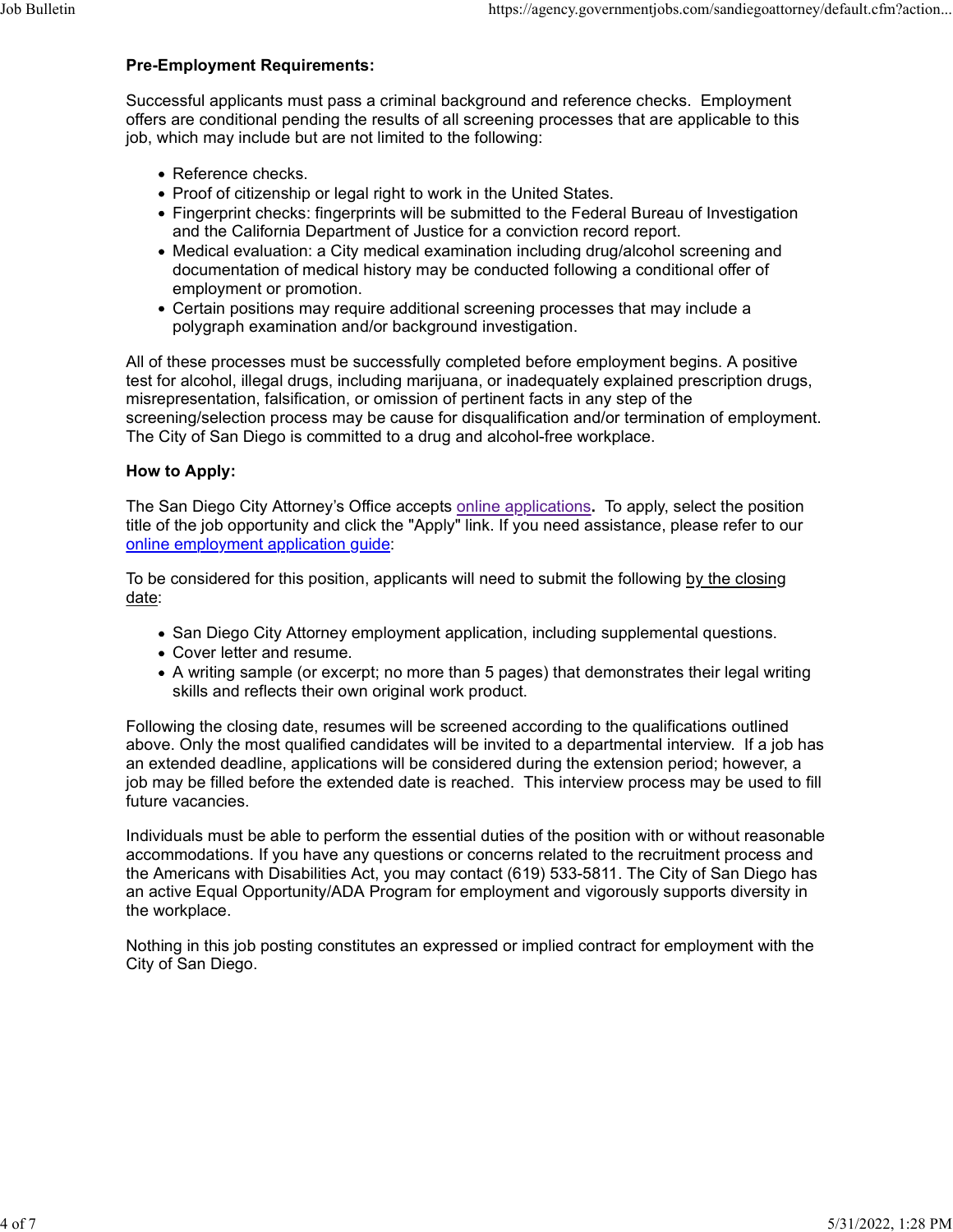

DIVERSITY AND INCLUSION: The Office is strongly committed to Diversity & Inclusion. The Office is led by the first woman and first Latina in City history elected to the position. It is vitally important to us that as public servants, we represent the community that we serve. To that end, the Office strongly encourages applicants of diverse backgrounds to apply. To ensure our commitment to Diversity & Inclusion, the Office has a Chief Diversity Officer, an active Committee for Diversity & Inclusion, and Racial Equity Task Force.

APPLICATIONS MAY BE FILED ONLINE AT: https://www.governmentjobs.com/careers /sandiegoattorney

1200 Third Avenue, Suite 1620 San Diego, CA 92101

Position #2022-00075 DEPUTY CITY ATTORNEY (CIVIL ADVISORY DIVISION, ENVIRONMENT AND LAND USE) AS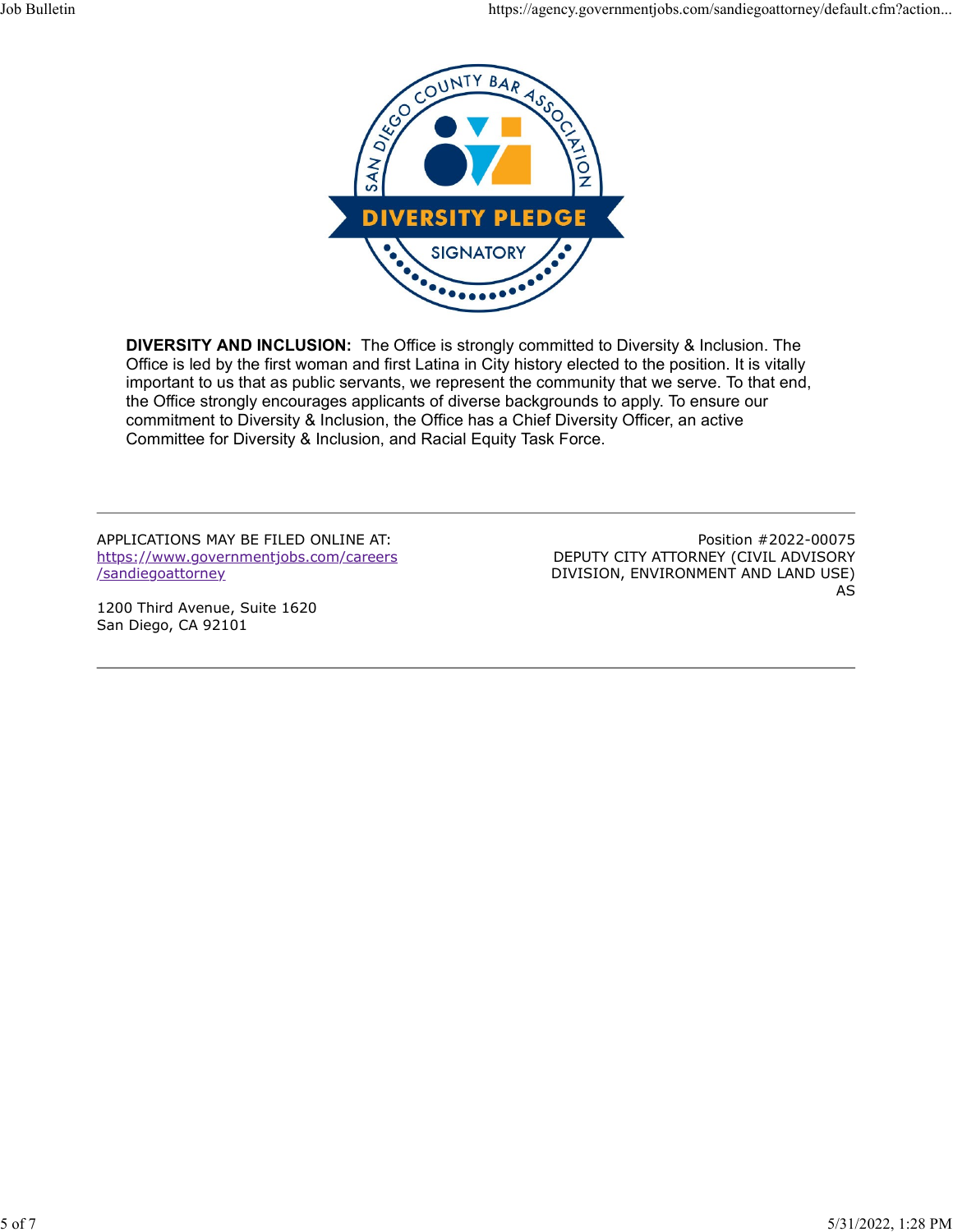# Deputy City Attorney (Civil Advisory Division, Environment and Land Use) Supplemental Questionnaire Job Bulletin<br>Deputy City Attorney (Civil Advisory Division, Environment and Land Use)<br>Supplemental Questionnaire

- Attorney (Civil Advisory Division, Environment and Land Use)<br>
Supplemental Questionnaire<br>
\* 1. I understand that failure to respond to the following questions may result in the<br>
rejection of my application. In addition, I rejection of my application. In addition, I may miss out on employment opportunities. I understand that resumes are NOT reviewed for assessing the minimum requirements. **Example 12. In the response I provide on the response I provide and**  $\mathbf{U}$  **and**  $\mathbf{U}$  **are responsed to the following questions may result in the rejection of my application. In addition, I may miss out on employment** 
	- Yes
	- No
- reviewed using an automated evaluation system and that if I am successful in this initial screening process, my application will be reviewed for applicable education, experience, or training to ensure all minimum requirements have been met.
	- Yes

No

buty City Attorney (Civil Advisory Division, Environment and Land Use)<br>
Supplemental Questionnaire<br>
\* 1. I understand that failure to respond to the following questions may result in the<br>
rejection of my application. In account will be used by the San Diego City Attorney's Office for email communication to me regarding this recruitment. I understand that failure to verify and update my email address with my www.governmentjobs.com account may result in missing recruitment deadlines and notifications. Please refer to https://www.governmentjobs.com/home/faq for additional information on accessing I understand that resumes are NOT reviewed for assessing the minimum<br>  $\Box$  Yes<br>  $\Box$  Yes<br>  $\Box$  I worderstand that the responses I provide on the supplemental questions will be<br>  $\angle$ <br>  $\angle$  I understand that the responses i \* 2. I understand that the responses I provide on the supplemental questions will be<br>reviewed using a a utomated evaluation system and that if I am successful in this<br>initial screening process, my application will be revi  $\Box$  Yes<br>  $\Box$  No<br>  $\Box$  No<br>  $\Box$  How many email address associated with my www.governmentjobs.com<br>
account will be used by the San Diego City Attorney's Office for email communication<br>
to me regarding this recruitment. I

your account.

- □ Yes<br>□ No
- No
- - Yes
	- No
- product. your account.<br>  $\Box$  Yes<br>  $\Box$  No<br>  $\Box$  Yes<br>  $\Box$  No<br>  $\Box$  Yes<br>
5. I understand that I am required to submit a writing sample that shows my work<br>  $\Box$  No<br>  $\Box$  Yes<br>  $\Box$  Yes<br>  $\Box$  Yes<br>  $\Box$  No<br>
\* 6. How many years of munic
	- Yes
	- No
- - $\Box$  No experience
	- $\Box$  Less than 1 year
	- $\Box$  1 year to less than 2
	- $\Box$  2 years to less than 3
	- $\Box$  3 years to less than 4
	- $\Box$  4 years to less than 5
	- $\Box$  6 years or more
- - $\Box$  No experience
	- $\Box$  Up to three years
	- $\Box$  Three to five years
	- $\Box$  Five years or more
- $\frac{1}{\sqrt{2}}$  No<br>
\* 5. I understand that I am required to submit a writing sample that shows my work<br>  $\frac{1}{\sqrt{2}}$  Yes<br>  $\frac{1}{\sqrt{2}}$  No<br>  $\frac{1}{\sqrt{2}}$  No<br>  $\frac{1}{\sqrt{2}}$  No w many years of municipal law experience do you have that apply:
	- $\Box$  No Experience
	- $\Box$  Contracts
	- $\Box$  Regulatory Agencies
	- $\Box$  Public Speaking  $\Box$  Litigation